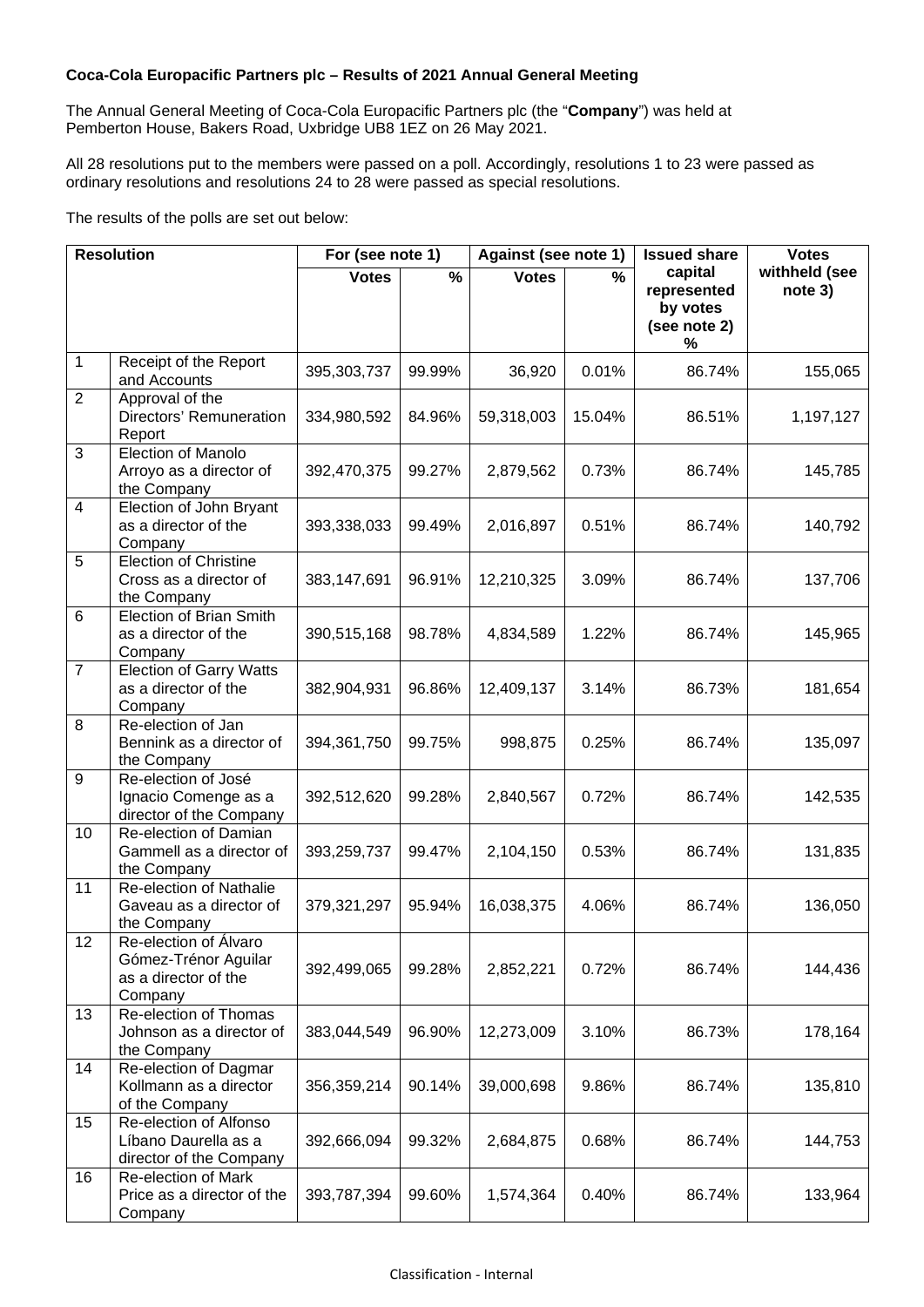| <b>Resolution</b> |                                                                                                                        | For (see note 1) |                          | Against (see note 1) |               | <b>Issued share</b>                                     | <b>Votes</b>             |
|-------------------|------------------------------------------------------------------------------------------------------------------------|------------------|--------------------------|----------------------|---------------|---------------------------------------------------------|--------------------------|
|                   |                                                                                                                        | <b>Votes</b>     | $\overline{\frac{9}{6}}$ | <b>Votes</b>         | $\frac{0}{0}$ | capital<br>represented<br>by votes<br>(see note 2)<br>% | withheld (see<br>note 3) |
| 17                | Re-election of Mario<br>Rotllant Solá as a<br>director of the Company                                                  | 346,243,609      | 87.73%                   | 48,404,586           | 12.27%        | 86.59%                                                  | 847,527                  |
| 18                | Re-election of Dessi<br>Temperley as a director<br>of the Company                                                      | 393,359,145      | 99.49%                   | 2,000,194            | 0.51%         | 86.74%                                                  | 136,383                  |
| 19                | Reappointment of the<br>Auditor                                                                                        | 391,342,810      | 98.98%                   | 4,014,195            | 1.02%         | 86.74%                                                  | 138,717                  |
| 20                | Remuneration of the<br>Auditor                                                                                         | 394, 127, 953    | 99.69%                   | 1,230,465            | 0.31%         | 86.74%                                                  | 137,304                  |
| 21                | <b>Political Donations</b>                                                                                             | 394,359,240      | 99.81%                   | 739,806              | 0.19%         | 86.68%                                                  | 396,676                  |
| 22                | Authority to allot new<br>shares                                                                                       | 385,638,835      | 97.55%                   | 9,701,007            | 2.45%         | 86.74%                                                  | 155,880                  |
| 23                | Waiver of mandatory<br>offer provisions set out<br>in Rule 9 of the<br>Takeover Code (see<br>note 4)                   | 182,828,208      | 82.11%                   | 39,824,695           | 17.89%        | 48.85%                                                  | 171,043,169              |
| $\overline{24}$   | Authority to disapply<br>pre-emption rights                                                                            | 394,048,227      | 99.91%                   | 340,603              | 0.09%         | 86.53%                                                  | 1,106,892                |
| 25                | Authority to disapply<br>pre-emption rights in<br>connection with an<br>acquisition or specified<br>capital investment | 392,985,433      | 99.63%                   | 1,464,605            | 0.37%         | 86.54%                                                  | 1,045,684                |
| 26                | Authority to purchase<br>own shares on market                                                                          | 393,514,124      | 99.79%                   | 823,661              | 0.21%         | 86.52%                                                  | 1,157,937                |
| $\overline{27}$   | Authority to purchase<br>own shares off market                                                                         | 393,442,059      | 99.78%                   | 882,766              | 0.22%         | 86.51%                                                  | 1,170,897                |
| 28                | Notice period for<br>general meetings other<br>than AGM                                                                | 387,702,676      | 98.14%                   | 7,338,658            | 1.86%         | 86.67%                                                  | 454,388                  |

*Notes:* 

- *1 Votes "For" and "Against" are expressed as a percentage of votes received.*
- *2 As at 5.15pm on Monday 24 May 2021, the time by which shareholders who wanted to attend, speak and vote at the AGM must have been entered on the Company's register of members, there were 455,791,226 ordinary shares in issue.*
- *3 A "Vote Withheld" is not a vote in law and is not counted in the calculation of the proportion of votes "For" or "Against" a resolution.*
- *4 Resolution 23 was put to the AGM as a resolution of the shareholders of the Company other than Olive Partners, S.A. ("Olive") or any concert party of Olive.*

In particular, in accordance with Section 6(A) of Appendix 1 to the Takeover Code, the Company announces that shareholders approved resolution 23, setting out the terms of the waiver of mandatory offer provisions in Rule 9 of the Takeover Code (the "**Waiver**").

Olive is currently interested in 166,128,987 shares in the Company and the Waiver does not entitle Olive to be interested in a greater number of shares. The Waiver would allow Olive's interest in shares as a percentage of the Company's total shares to increase as a result of the exercise of the Company's authorities to purchase its own shares, but only to the extent that the resulting interest of Olive, together with any concert parties, in the shares of the Company did not then exceed 40.5433%.